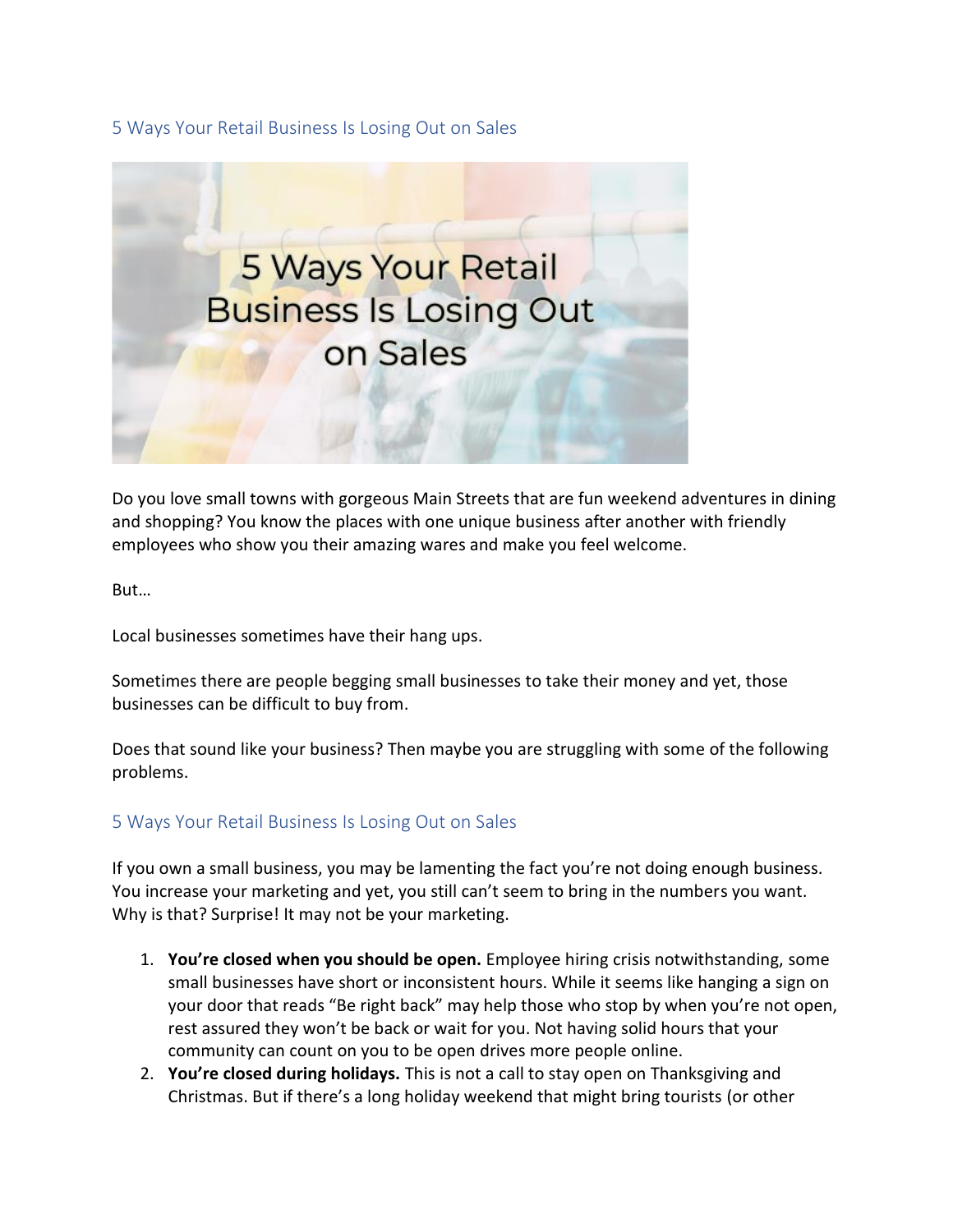shoppers) into your area, it benefits you to stay open. It also is a good idea to add additional evening hours during things like Wine Walks, parades, or First Fridays. Find out when there are events in your area and offer special hours to accommodate shoppers. Also, keep in mind if you're located near businesses that stay open late like restaurants, that you might want to adjust your hours accordingly. When those restaurants are busy, people who are waiting to be seated may just come into your business to see what you have to offer.

- 3. **You aren't interested in relationship building.** One of the differentiators for local businesses is their connection factor. Locals often give you advice and suggestions about the area such as retail people recommending best places to dine and employees at restaurants suggesting "must-see" places in town. A solid way to get more business is to build relationships with other nearby businesses. If you're not doing that, you're missing out. Also, if you are cutting conversations short when someone asks you about the area, you're cutting off the potential for a sale. People buy from people they know, like, and trust. If you're short with your answers, they may go somewhere else.
- 4. **You assume everyone is browsing.** It's difficult when you have the kind of business where people stroll in and out. After a while it's easy to assume everyone is just a tire kicker and not a buyer. But when you do that, you may accidentally miss a buyer. Your assumption may color your interest in (and patience with) the person and you may be inadvertently driving them to another business instead of your own.
- 5. **You are only brick and mortar.** Many shop owners see themselves as being in competition with Amazon and other online retailers and thus develop a "them against me" attitude toward online offerings. That's a loosing attitude. I visited a hat shop recently with beautiful, unique styles and amazing prices. But I had flown into town with just a carry on and was traveling with my husband, who loves hats. Immediately, I thought about Christmas, but I couldn't buy anything with him there. As I exited the store, I asked if she had a business card. No, she was out. Did she have an online store, or did she sell on Etsy or the Marketplace? She looked offended that I would suggest such a thing. She didn't make a sale that day, but she could've. She could've even become my go-to store for future hat purchases. You don't have to like e-commerce stores, but you do have to sell that way if you want to reach your potential for customers and sales.

If you want people to buy from you, you need to be friendly and open. Think of every person who enters as a possible touchpoint for a sale. Even if they don't buy from you, there's a chance they will refer someone or speak of your operation, and you may get that sale down the line. If you want to increase sales, don't make these mistakes.

*[Christina R. Metcalf](http://www.christinargreen.com/) (formerly Green) is a marketer who enjoys using the power of story and refuses to believe meaningful copy can be written by bots. She helps chamber and small business professionals find the right words when they don't have the time or interest to do so.*